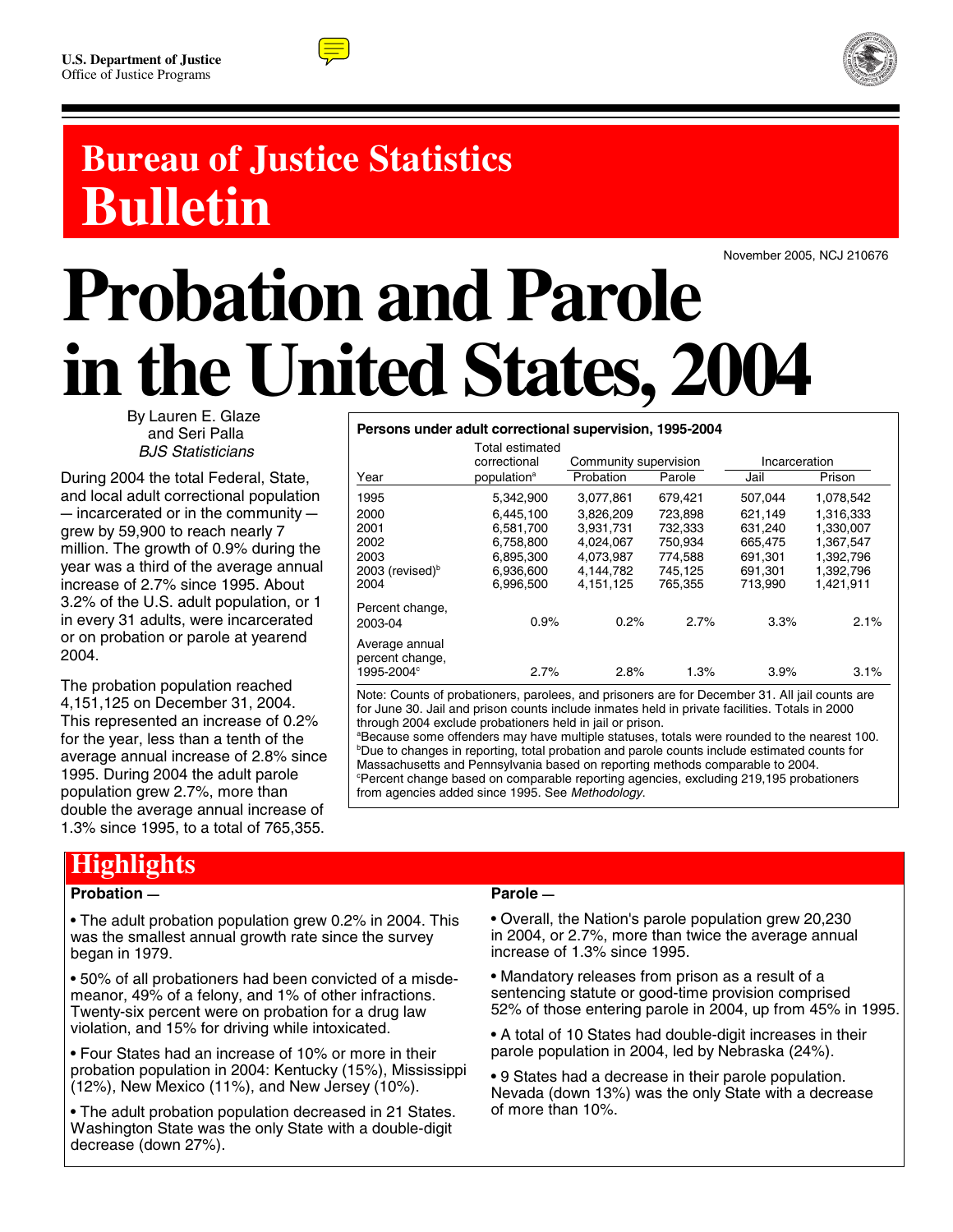#### **Nearly 5 million persons on probation or parole**

The number of adult men and women in the United States who were being supervised on probation or parole at the end of 2004 reached a new high of 4,916,480, up from 3,757,282 on December 31, 1995. These data were collected in the 2004 Annual Probation Survey and the 2004 Annual Parole Survey conducted by the Bureau of Justice Statistics (BJS).

Probationers are criminal offenders who have been sentenced to a period of correctional supervision in the community in lieu of incarceration. Parole is a period of conditional supervised release following a prison term. Prisoners may be released to parole either by a parole board decision or by mandatory conditional release.

In 2004 the growth in the community supervision population was 0.5%, or 26,573 additional persons added during the year. The increase was less than a fifth of the average annual increase of 3.0% since 1995.

#### **Probationers accounted for half the growth in the correctional population since 1990**

Probationers accounted for half the total growth in the correctional population since 1990 (figure 1). Overall, the correctional population increased by nearly 2.5 million, or 57%, from 1990 to 2004. Probationers accounted for 51% of the growth (or 1,262,000), followed by prisoners (27% or 679,000), jail inmates (12% or 309,000), and parolees (9% or 234,000).

|                        | Increase in correctional |       |  |  |  |  |
|------------------------|--------------------------|-------|--|--|--|--|
|                        | population, 1990-2004    |       |  |  |  |  |
|                        | Number<br>Percent        |       |  |  |  |  |
| Total <sup>a</sup>     | 2,483,000                | 100%  |  |  |  |  |
| Probation <sup>b</sup> | 1,262,000                | 50.8% |  |  |  |  |
| Parole                 | 234,000                  | 9.4   |  |  |  |  |
| Prison                 | 679,000                  | 27.3  |  |  |  |  |
| Jail                   | 309,000                  | 12.4  |  |  |  |  |

b Excludes 219,195 probationers from agencies added since 1995. See *Methodology*. <sup>a</sup>Totals may not sum due to rounding.

#### **Community supervision declined as a percentage of the correctional population**

Between 1990 and 2004 the prison population was the fastest growing correctional population, with an average annual increase of 4.7%, followed by jails (4.1%), probation (2.8%), and parole (2.6%).

As a percentage of the correctional population, offenders under community supervision accounted for 70% in 2004 (down from nearly 74% in 1990), while those incarcerated accounted for 30% (up from 26% in 1990).

Probationers continued to account for the majority of all persons under correctional supervision in 2004 (59%, compared to 61% in 1990). Parolees were 11% of the total population in 2004 (down from 12% in 1990). In contrast, prisoners increased to 20% of the total correctional population in 2004 (up from 17% in 1990), and jail inmates increased to 10% (up from 9% in 1990).

#### **Correctional supervision rate rose sharply from 1980 to 2004**

The rate of U.S. adult residents under correctional supervision nearly tripled between 1980 (1,132 per 100,000) and 2004 (3,175 per 100,000). During 2004 the U.S. resident population increased at a higher rate (1.2%) than the population under correctional supervision (0.9%). Despite growth in the total correctional population from 6,936,600 in 2003 to 6,996,500 in 2004, the rate of U.S. men and women under correctional supervision fell from 3,186 per 100,000 adult residents to 3,175 in 2004.

| Year | <b>Total estimated</b><br>correctional<br>population | Supervision rate<br>per 100,000<br>adults* |
|------|------------------------------------------------------|--------------------------------------------|
| 1980 | 1,842,100                                            | 1,132                                      |
| 1985 | 3,013,100                                            | 1,719                                      |
| 1990 | 4,350,300                                            | 2,348                                      |
| 1995 | 5,342,900                                            | 2,751                                      |
| 2000 | 6.445.100                                            | 3,072                                      |
| 2001 | 6,581,700                                            | 3,097                                      |
| 2002 | 6,758,800                                            | 3.142                                      |
| 2003 | 6,936,600                                            | 3,186                                      |
| 2004 | 6.996.500                                            | 3,175                                      |
|      |                                                      |                                            |

\*Rates are computed using the U.S. adult resident population on July 1, except for 1980 which is based on April 1.



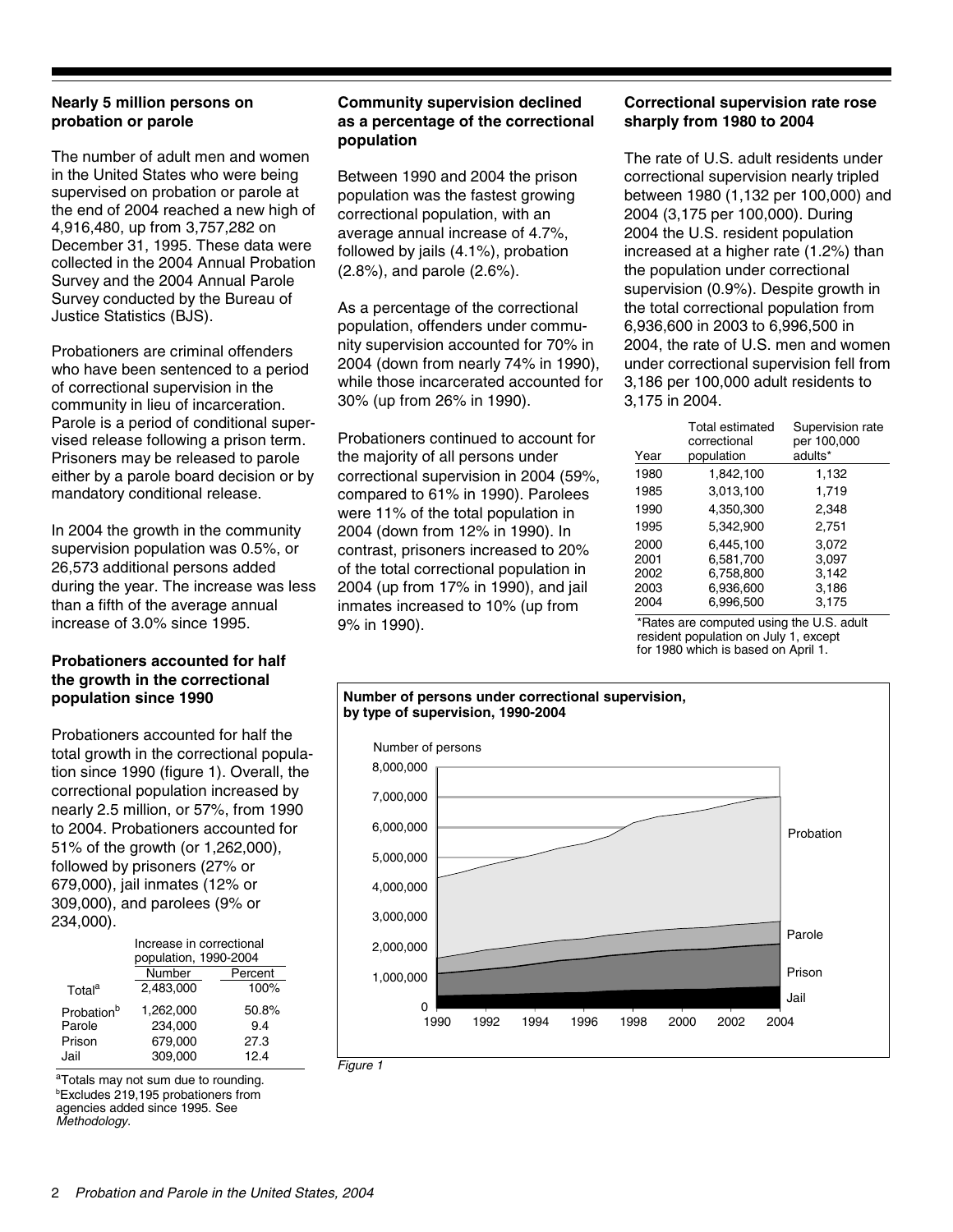#### **Table 1. Community corrections among the States, yearend 2004**

| 10 States with the<br>2004 community<br>Percent<br>the highest<br>supervised per<br>supervised per<br>the lowest rates<br>corrections<br>100,000 adult<br>100,000 adult<br>Number<br>rates of super-<br>of supervision,<br>largest percent<br>increase.<br>U.S. residents*<br>2003-04<br>U.S. residents*<br>2004<br>populations<br>vision, 2004<br>supervised<br>increase |  |
|---------------------------------------------------------------------------------------------------------------------------------------------------------------------------------------------------------------------------------------------------------------------------------------------------------------------------------------------------------------------------|--|
| <b>Probation:</b>                                                                                                                                                                                                                                                                                                                                                         |  |
| 15.3%<br>428,773<br>Massachusetts<br>3,301<br>New Hampshire<br>431<br>Texas<br>Kentucky                                                                                                                                                                                                                                                                                   |  |
| 488<br>California<br>384,852<br>11.6<br>Rhode Island<br>3,117<br>West Virginia<br>Mississippi                                                                                                                                                                                                                                                                             |  |
| 2,959<br>621<br>Florida<br>281,170<br>New Mexico<br>11.5<br>Utah<br>Minnesota                                                                                                                                                                                                                                                                                             |  |
| 697<br>Ohio<br>New Jersey<br>10.0<br>2,940<br>227,891<br>Delaware<br>Kansas                                                                                                                                                                                                                                                                                               |  |
| 7.5<br>723<br>Michigan<br>New Hampshire<br>Washington<br>2,654<br>176,083<br>Nevada                                                                                                                                                                                                                                                                                       |  |
| 2,643<br>167,180<br>6.8<br>North Dakota<br>744<br>Pennsylvania<br>Texas<br>Tennessee                                                                                                                                                                                                                                                                                      |  |
| 6.6<br>2,626<br>769<br>163,471<br>Ohio<br>Virginia<br>Massachusetts<br>Iowa                                                                                                                                                                                                                                                                                               |  |
| 833<br>143,871<br>6.4<br>Indiana<br>2,511<br>New York<br><b>Illinois</b><br>Hawaii                                                                                                                                                                                                                                                                                        |  |
| 5.8<br>2,323<br>901<br>143,315<br>Michigan<br>Maine<br>New Jersey<br>Arizona                                                                                                                                                                                                                                                                                              |  |
| 5.1<br>926<br>2,224<br>South Dakota<br>Washington<br>125,222<br>Colorado<br>Hawaii                                                                                                                                                                                                                                                                                        |  |
| Parole:                                                                                                                                                                                                                                                                                                                                                                   |  |
| 3<br>California<br>110,261<br>Nebraska<br>24.2%<br>806<br>Washington<br>Pennsylvania                                                                                                                                                                                                                                                                                      |  |
| 3<br>15.8<br>Texas<br>102,072<br>761<br>Maine<br>Vermont<br>Oregon                                                                                                                                                                                                                                                                                                        |  |
| 36<br>77,175<br>14.9<br>728<br>Pennsylvania<br>New Mexico<br>Florida<br>Louisiana                                                                                                                                                                                                                                                                                         |  |
| 44<br>715<br>New York<br>54,524<br>Washington<br>14.3<br>Rhode Island<br>Arkansas                                                                                                                                                                                                                                                                                         |  |
| 14.0<br>629<br>45<br>34,277<br>South Dakota<br>North Carolina<br>Illinois<br>Texas                                                                                                                                                                                                                                                                                        |  |
| 48<br>419<br>12.6<br>California<br>North Dakota<br>24,387<br>Louisiana<br>Arkansas                                                                                                                                                                                                                                                                                        |  |
| 12.6<br>61<br>23,344<br>398<br>Nebraska<br>Georgia<br>Colorado<br>Missouri                                                                                                                                                                                                                                                                                                |  |
| 78<br>11.5<br>South Dakota<br>20,924<br>382<br>Michigan<br>Virginia<br>Iowa                                                                                                                                                                                                                                                                                               |  |
| 78<br>372<br>20,858<br>11.4<br>Massachusetts<br>Oregon<br>Alabama<br>New York                                                                                                                                                                                                                                                                                             |  |
| 10.3<br>85<br>Ohio<br>18,882<br>Illinois<br>362<br>Delaware<br>Georgia                                                                                                                                                                                                                                                                                                    |  |

Note: This table excludes the District of Columbia, a wholly urban jurisdiction, Georgia probation counts, which included probation case-based counts for private agencies, and Idaho probation counts in which estimates for misdemeanors were based on admissions. \*Rates are computed using the U.S. adult resident population on July 1, 2004.

#### **6 of the 10 States with largest probation populations also had large parole populations**

Texas, California, Ohio, Michigan, Pennsylvania, and Illinois had 6 of the 10 largest probation populations in the Nation at yearend 2004 (table 1). These six States accounted for more than a third of all probationers (37%). The same six States were among the 10 States with the largest parole populations in the Nation. Almost half of all parolees were supervised within these six States (48%).

Texas and California alone accounted for more than 1 million adults supervised in the community, or about 1 in 5 probationers and parolees. Texas led the Nation with 530,845 persons on probation or parole, followed by California with 495,113.

Among the States, Massachusetts had the largest percentage of its adult population under community supervision (3.4% at yearend 2004), followed by Texas (3.3%) and Rhode Island (3.2%).

Despite having the largest parole population and the second largest probation population in the Nation, the percentage of California's adult population under community supervision was 1.9%, or slightly below the Nation's percentage of 2.2%.

Eight States reported that less than 1,000 per 100,000 adult residents were under community supervision. New Hampshire had the lowest rate of supervision in the community (553 offenders per 100,000 adults).

| Number under supervision<br>per 100,000 adult residents |
|---------------------------------------------------------|
| 553                                                     |
| 573                                                     |
| 792                                                     |
| 822                                                     |
| 846                                                     |
| 904                                                     |
| 918                                                     |
| 932                                                     |
|                                                         |

#### **4 States reported an increase of 10% or more in their probation population**

In 2004 Kentucky reported the largest increase (15%) in the number of adults on probation, followed by Mississippi (12%), New Mexico (11%), and New Jersey (10%). A total of twenty-six States reported an increase in their adult probation population during 2004.

Twenty-one States had fewer adults on probation at the end of 2004 than at the beginning of the year, led by Washington State, down 27%, the only double-digit decrease during 2004.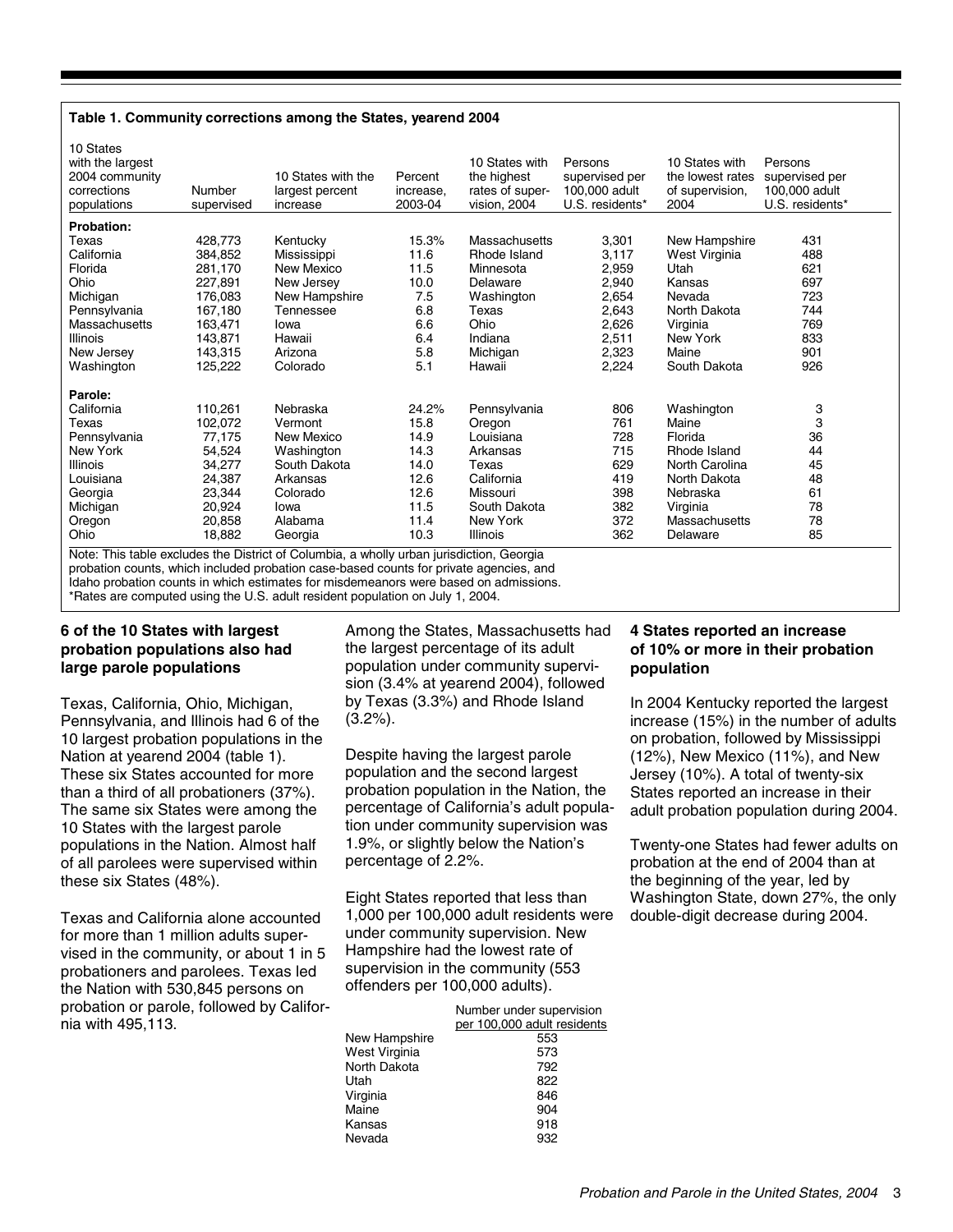| Table 2. Adults on probation, 2004                          |                    |                    |                    |                    |                        |                     |
|-------------------------------------------------------------|--------------------|--------------------|--------------------|--------------------|------------------------|---------------------|
|                                                             | Probation          |                    |                    | Probation          | Percent                | Number on probation |
| Region                                                      | population,        | 2004               |                    | population,        | change,                | per 100,000 adult   |
| and jurisdiction                                            | 1/1/04             | Entries            | Exits              | 12/31/04           | 2004                   | residents, 12/31/04 |
| U.S. total <sup>a</sup>                                     | 4,144,782          | 2,217,900          | 2,210,400          | 4,151,125          | 0.2%                   | 1,884               |
| Federal                                                     | 30,601             | 12,780             | 14,895             | 28,346             | $-7.4%$                | 13                  |
| State (reported)                                            | 4,087,012          | 1,957,306          | 1,951,231          | 4,122,779          | $\sim$                 |                     |
| State (estimated) <sup>a</sup>                              | 4,114,181          | 2,205,100          | 2,195,500          | 4,122,779          | 0.2%                   | 1,871               |
| Northeast <sup>a,b</sup>                                    | 689,053            | 263,100            | 254,700            | 697,508            | 1.2%                   | 1,671               |
| Connecticut                                                 | 52,192             | 15,656             | 15,756             | 52,092             | $-0.2$                 | 1,955               |
| Maine                                                       | 9,855              | 5,676              | 6,209              | 9,322              | $-5.4$                 | 901                 |
| Massachusettsb,c                                            | 166,464            | 76,800             | 79,800             | 163,471            | $-1.8$                 | 3,301               |
| New Hampshire <sup>d</sup>                                  | 3,987              | 1,595              | 1,297              | 4,285              | 7.5                    | 431                 |
| New Jersey                                                  | 130,303            | 45,166             | 32,154             | 143,315            | 10.0                   | 2,190               |
| New York                                                    | 126,138            | 38,647             | 42,758             | 122,027            | $-3.3$                 | 833                 |
| Pennsylvania <sup>a,e</sup>                                 | 137,206            | 4,157              | 3,476              | 167,180            | $\sim$                 | 1,747               |
| Rhode Island                                                | 25,929             | 6,279              | 6,123              | 26,085             | 0.6                    | 3,117               |
| Vermont                                                     | 9,810              | 4,919              | 4,998              | 9,731              | $-0.8$                 | 2,000               |
| <b>Midwest</b>                                              | 943,026            | 593,700            | 585,200            | 951,498            | 0.9%                   | 1,922               |
| Illinois                                                    | 144,454            | 62,354             | 62,937             | 143,871            | $-0.4$                 | 1,518               |
| Indiana                                                     | 118,773            | 93,918             | 96,260             | 116,431            | $-2.0$                 | 2,511               |
| Iowa                                                        | 21,413             | 15,080             | 13,679             | 22,832             | 6.6                    | 1,004               |
| Kansas                                                      | 14,740             | 19,577             | 20,008             | 14,309             | $-2.9$                 | 697                 |
| Michigan <sup>b,d</sup>                                     | 179,486            | 124,000            | 127,400            | 176,083            | $-1.9$                 | 2,323               |
| Minnesota                                                   | 110,046            | 66,775             | 62,595             | 114,226            | 3.8                    | 2,959               |
| Missouri <sup>d</sup>                                       | 54,543             | 25,105             | 25,816             | 53,832             | $-1.3$                 | 1,232               |
| Nebraska                                                    | 18,412             | 15,282             | 15,700             | 17,994             | $-2.3$                 | 1,371               |
| North Dakota                                                | 3,566              | 2,525              | 2,404              | 3,687              | 3.4                    | 744                 |
| Ohiob,d                                                     | 218,239            | 140,800            | 131,100            | 227,891            | 4.4                    | 2,626               |
| South Dakota                                                | 5,236              | 3,310              | 3,243              | 5,372              | 2.6                    | 926                 |
| Wisconsin                                                   | 54,118             | 24,929             | 24,077             | 54,970             | 1.6                    | 1,308               |
| South                                                       | 1,652,705          | 932,100            | 915,300            | 1,668,111          | 0.9%                   | 2,196               |
| Alabamab                                                    | 39,660             | 14,700             | 17,500             | 36,795             | $-7.2$                 | 1,071               |
| Arkansas                                                    | 28,164             | 8,388              | 7,424              | 29,128             | 3.4                    | 1,403               |
| Delaware                                                    | 18,921             | 15,083             | 15,279             | 18,725             | $-1.0$                 | 2,940               |
| District of Columbia <sup>d</sup><br>Florida <sup>b,d</sup> | 7,116              | 6,944              | 6,313              | 7,747              | 8.9                    | 1,745               |
| Georgiab,d,f                                                | 286,769<br>402,694 | 246,200<br>217,100 | 251,800<br>200,400 | 281,170<br>419,350 | $-2.0$<br>$\mathbf{u}$ | 2,099<br>ш.         |
| Kentuckyb                                                   | 28,869             | 20,200             | 15,800             | 33,286             | 15.3                   | 1,051               |
| Louisiana                                                   | 36,813             | 14,350             | 12,693             | 38,470             | 4.5                    | 1,148               |
| Maryland                                                    | 77,875             | 40,018             | 41,217             | 76,676             | $-1.5$                 | 1,842               |
| Mississippi                                                 | 19,116             | 8,483              | 6,275              | 21,324             | 11.6                   | 990                 |
| North Carolina                                              | 113,161            | 60.069             | 61,693             | 111,537            | $-1.4$                 | 1,737               |
| Oklahoma <sup>d</sup>                                       | 28,326             | 14,044             | 13,935             | 28,435             | 0.4                    | 1,068               |
| South Carolina                                              | 40,354             | 13,972             | 15,470             | 38,856             | $-3.7$                 | 1,224               |
| Tennessee <sup>b</sup>                                      | 44,359             | 25,700             | 21,400             | 47,392             | 6.8                    | 1,051               |
| Texas                                                       | 431,981            | 198,130            | 201,338            | 428,773            | $-0.7$                 | 2,643               |
| Virginia                                                    | 41,663             | 25,409             | 23,602             | 43,470             | 4.3                    | 769                 |
| West Virginia <sup>b</sup>                                  | 6,864              | 3,300              | 3,200              | 6,977              | 1.6                    | 488                 |
| West                                                        | 829,397            | 416,200            | 440,300            | 805,662            | $-2.9%$                | 1,620               |
| Alaska                                                      | 5,406              | 998                | 857                | 5,547              | 2.6                    | 1,187               |
| Arizona <sup>d</sup>                                        | 65,554             | 43,660             | 39,871             | 69,343             | 5.8                    | 1,652               |
| California <sup>d</sup>                                     | 374,701            | 177,896            | 167,745            | 384,852            | 2.7                    | 1,463               |
| Coloradob,d                                                 | 55,297             | 29,400             | 26,500             | 58,108             | 5.1                    | 1,698               |
| Hawaii                                                      | 20,165             | 8,541              | 7,260              | 21,446             | 6.4                    | 2,224               |
| Idaho <sup>d,g</sup>                                        | 42,375             | 36,762             | 34,930             | 44,580             | $\sim$                 |                     |
| Montana <sup>b</sup>                                        | 6,914              | 4,000              | 3,700              | 7,221              | 4.4                    | 1,005               |
| Nevada<br>New Mexico                                        | 12,159<br>15,899   | 6,755<br>8,414     | 6,393<br>6,588     | 12,521<br>17,725   | 3.0<br>11.5            | 723<br>1,256        |
| Oregon                                                      | 43,415             | 17,183             | 16,163             | 44,435             | 2.3                    | 1,620               |
| Utah                                                        | 10,339             | 5,490              | 5,585              | 10,244             | $-0.9$                 | 621                 |
| Washington <sup>b,d</sup>                                   | 172,511            | 75,300             | 122,600            | 125,222            | $-27.4$                | 2,654               |
| Wyoming                                                     | 4,662              | 1,846              | 2,090              | 4,418              | $-5.2$                 | 1,134               |

Note: Because of incomplete data, the population for some jurisdictions on December 31, 2004, does not equal the population on January 1, 2004, plus entries, minus exits.

a Due to a change in reporting, January 1, 2004, county probation counts for Pennsylvania were estimated. The comparable total was

b Data for entries and exits were estimated for nonreporting agencies. c Data are for June 30, 2003, and 2004. Some data for June 30, 2003 are estimated. Due to a change in reporting criteria, data are not comparable to previous reports.

d Some or all data were estimated.

e Reported data for entries and exits include only State probationers. f Counts include private agency cases and may overstate the number under supervision.

164,375. Because of nonreporting, total entries (68,400) and exits (65,600) were estimated to include county probationers.

g Counts include estimates for misdemeanors based on admissions.

--Not calculated.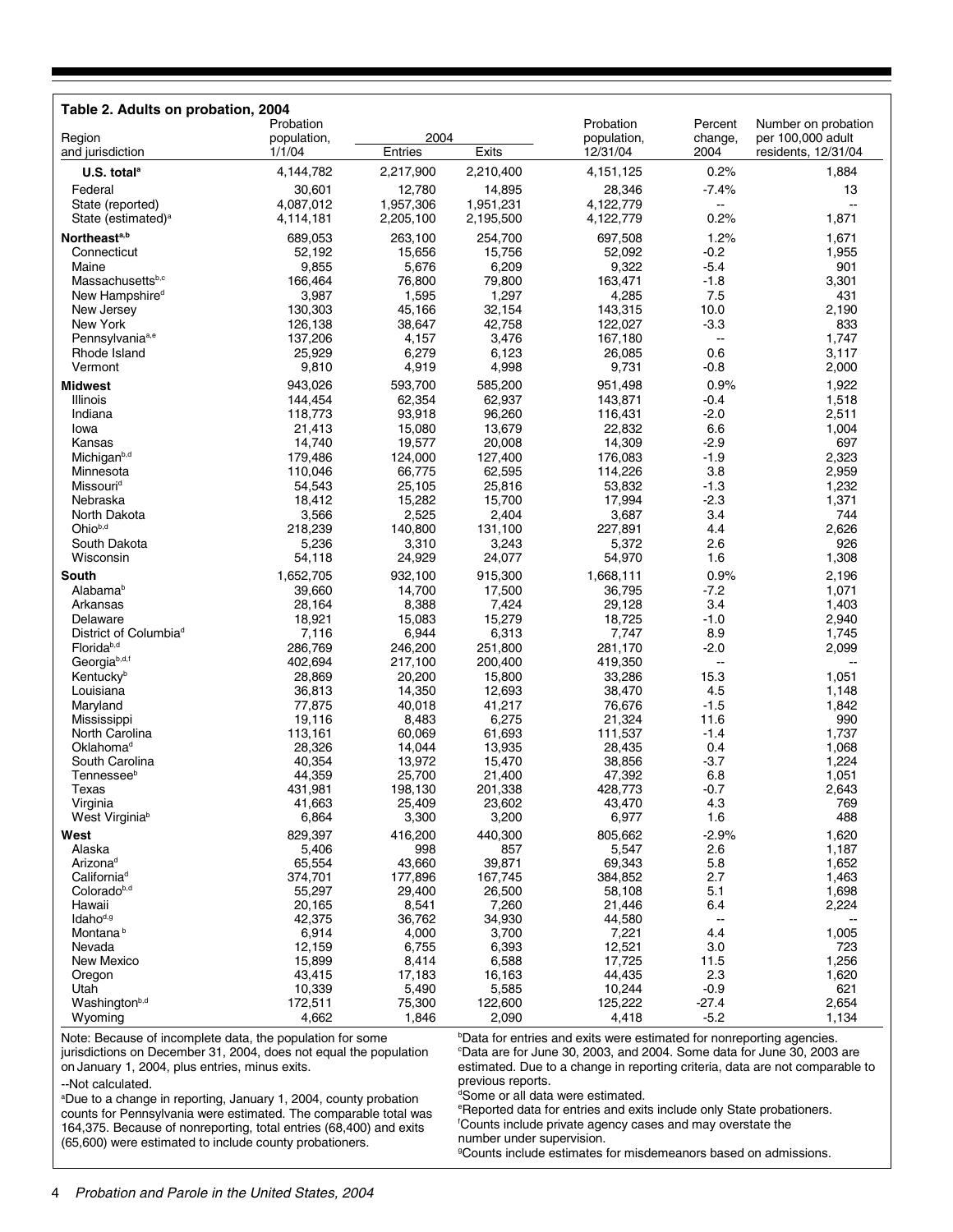#### **6,343 probationers added in 2004**

During 2004 the probation population grew by 6,343. The growth in the number of probationers (0.2%) was less than a tenth of the average annual increase since 1995 (2.8%).

At yearend 2004 the probation supervision rate totaled 1,884 probationers per 100,000 adult U.S. residents — the equivalent of almost 1 in every 53 adults (table 2). Two States, Massachusetts (3,301 per 100,000) and Rhode Island (3,117 per 100,000), had more than 3% of their adult resident population under probation supervision.

A total of 11 States had less than 1% of their adult resident population under probation supervision. Two States had a rate below 500 probationers per 100,000 adult residents: New Hampshire (431 per 100,000) and West Virginia (488 per 100,000).

#### **Probation population grew less in 2004 than in any of the previous 25 years**

During 2004 the probation population increased 0.2%, the smallest increase in the population since the survey was introduced in 1979. The number of entries (2,217,900) exceeded the number of exits (2,210,400) during 2004. Compared to 2003 the number of entries to probation (2,217,900) declined (from 2,229,700 in 2003), and the number of exits (2,210,400) increased (from 2,179,800).

Since 2000 entries to probation have increased at a slower rate annually (0.7%) than exits (1.3% annually).

| Year                                         | Entries   | Exits     |
|----------------------------------------------|-----------|-----------|
| 2000                                         | 2,153,300 | 2,095,300 |
| 2001                                         | 2,110,600 | 1,997,200 |
| 2002                                         | 2,129,100 | 2,064,500 |
| 2003                                         | 2,229,700 | 2,179,800 |
| 2004                                         | 2.217.900 | 2.210.400 |
| Percent change,<br>2003-04                   | $-0.5%$   | 1.4%      |
| Average annual<br>percent change.<br>2000-04 | 0.7%      | 1.3%      |

.

#### **Growth in probation since 1990 linked to entries**

Since 1990 the probation population has steadily increased from 2,649,300 to 4,151,100 in 2004 (figure 2). Although the number of entries decreased from 1990 (1,637,600) to 1994 (1,397,500), entries exceeded exits during that period, resulting in an average annual increase of 3.0% in the probation population. The number entering probation has increased each year since 1994, except for a 2.0% decrease in 2001 and a 0.5% decrease in 2004.

Between 1995 and 1999 the probation population increased an average of about 100,000 each year (figure 3). Beginning in 2001 the annual increase in the number of probationers declined from 105,500, to 92,300 in 2002, to 49,900 in 2003. In 2004 the annual



increase reached its lowest since data collection began in 1979 — an additional 6,300 probationers.

#### **5 States accounted for nearly a third of the growth in probation from 1995 to 2004**

In absolute numbers the probation population increased 854,100 between 1995 and 2004. California experienced the largest growth (104,300), followed by Pennsylvania (60,400), Michigan (34,700), Illinois (34,400), and Minnesota (30,400). These five States accounted for 31% of the growth in probation since 1995.

In 2004 three States, the Federal system, and the District of Columbia had at least 2,000 fewer adult men and women on probation at yearend compared to yearend 1995. New York had the largest decrease in the number of probationers (46,000).

| Largest increases, 1995-2004 |           |
|------------------------------|-----------|
| California                   | 104,300   |
| Pennsylvania                 | 60,400    |
| Michigan                     | 34.700    |
| Illinois                     | 34,400    |
| Minnesota                    | 30,400    |
|                              |           |
| Largest decreases, 1995-2004 |           |
| New York                     | $-46,000$ |
| Federal system               | $-7,100$  |
| District of Columbia         | $-2,700$  |
| Connecticut                  | $-2,400$  |
| Kansas                       | $-2.200$  |



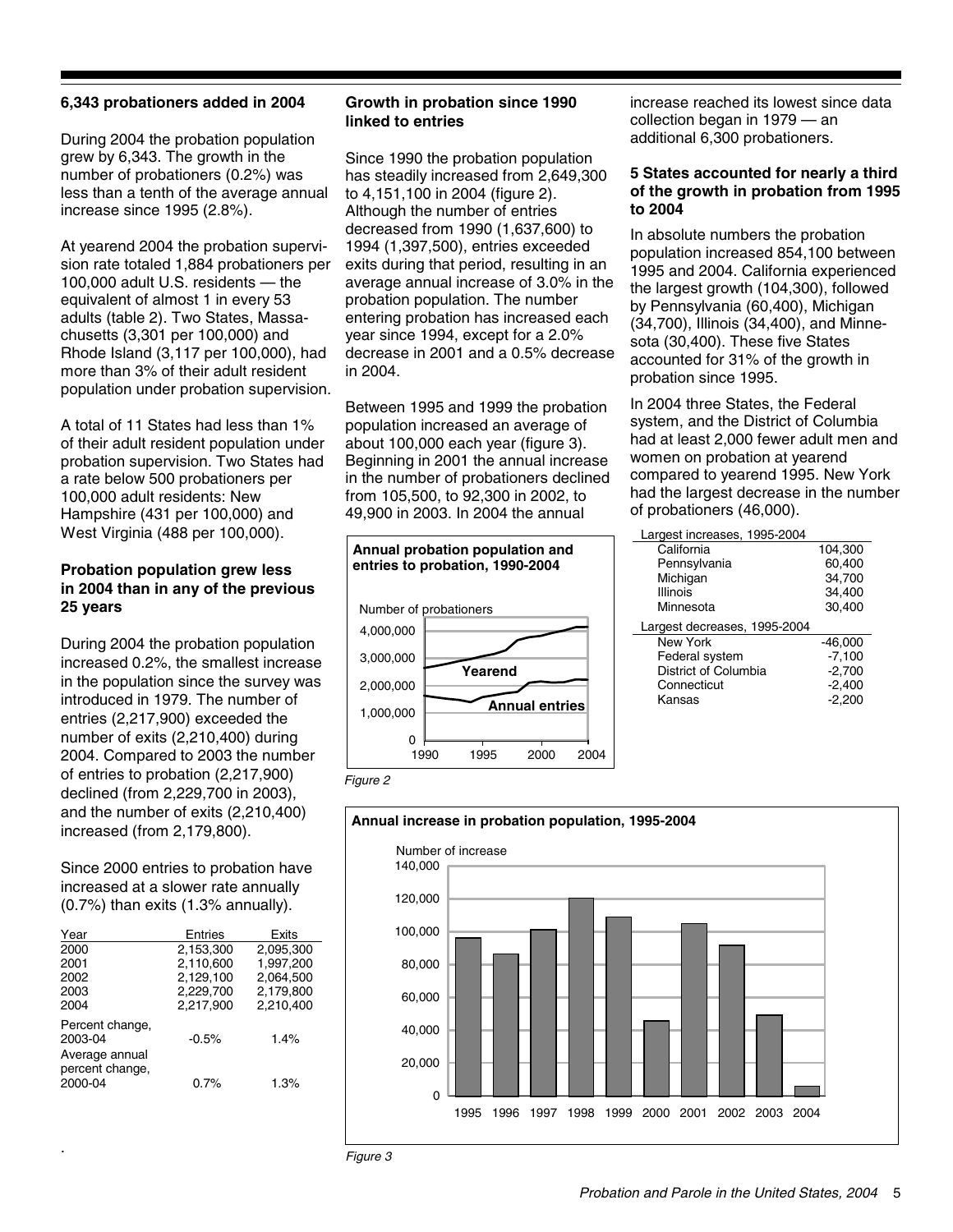#### **on probation, 1995, 2000, and 2004 At yearend 2004 almost 1 in 4 probationers were female; more than 1 in 2 were white**

Nationwide women represented a slightly larger percentage of the probation population in 2004 than in 1995 (table 3). Women were 23% of adults on probation in 2004 (957,600), up from 21% in 1995.

At yearend 2004 more than half of all probationers were white (2,325,300); almost a third were black (1,235,100); and an eighth were Hispanic (518,100). Persons of other races comprised about 2% of probationers (72,700).

#### **Direct sentences to probation more common in 2004 than 1995**

A larger percentage of probationers in 2004 had received a direct sentence to probation (56%) than in 1995 (48%). A smaller percentage had a probation sentence combined with incarceration (8%, compared to 15% in 1995). The percentage of probationers that received a sentence to incarceration which was suspended has slowly declined (26% in 1995, to 25% in 2000, to 24% in 2004).

#### **Half of all probationers convicted of a misdemeanor; success rates have remained stable since 1995**

For the first time since data collection began in 1979, probationers convicted of a misdemeanor (50%) accounted for a larger percentage of the population than probationers convicted of a felony (49%).

The largest percentage of the probation population was convicted of a drug law violation (26%), followed by a DWI (15%) and larceny/theft (12%).

Almost 3 in 4 probationers were under active supervision at yearend. Probationers under active supervision are required to regularly report to a probation authority in person, by mail, or by telephone. The percentage of probationers required to report regularly declined steadily, from 79% in 1995 to 76% in 2000 and to 74% in 2004.

About 1 in 11 probationers had absconded at yearend 2004. Though still on probation, absconders had failed to report and could not be located. Absconders remained stable at 9% of all persons on probation between 1995 and 2004.

Sixty percent of the more than 2.2 million adults discharged from probation in 2004 had successfully met the conditions of their supervision. The percentage of probationers discharged successfully remained stable, from 62% in 1995 to 60% in 2000 and 2004. Probationers discharged from supervision because of incarceration due to a rule violation or new offense decreased from 21% in 1995 to 15% in 2000 and 2004. Another 4% of those discharged from probation had absconded, and 10% had their probation revoked without incarceration.

## **Table 3. Characteristics of adults**

| Characteristic                                                                                                         | 1995                         | 2000            | 2004      |  |  |  |
|------------------------------------------------------------------------------------------------------------------------|------------------------------|-----------------|-----------|--|--|--|
| Total                                                                                                                  | 100%                         | 100%            | 100%      |  |  |  |
| Gender                                                                                                                 |                              |                 |           |  |  |  |
| Male<br>Female                                                                                                         | 79%<br>21                    | 78%<br>22       | 77%<br>23 |  |  |  |
|                                                                                                                        |                              |                 |           |  |  |  |
| Race/Hispanic origin<br>White <sup>a</sup>                                                                             | 53%                          | 54%             | 56%       |  |  |  |
| <b>Black<sup>a</sup></b>                                                                                               | 31                           | 31              | 30        |  |  |  |
| Hispanic                                                                                                               | 14                           | 13              | 12        |  |  |  |
| American Indian/                                                                                                       |                              |                 |           |  |  |  |
| Alaska Native <sup>a</sup><br>Asian/Native Hawaiian/other                                                              | 1                            | 1               | 1         |  |  |  |
| Pacific Islander <sup>a</sup>                                                                                          |                              | 1               | 1         |  |  |  |
| <b>Status of probation</b>                                                                                             |                              |                 |           |  |  |  |
| Direct imposition                                                                                                      | 48%                          | 56%             | 56%       |  |  |  |
| Split sentence                                                                                                         | 15                           | 11              | 8         |  |  |  |
| Sentence suspended<br>Imposition suspended                                                                             | 26<br>6                      | 25<br>7         | 24<br>10  |  |  |  |
| Other                                                                                                                  | 4                            | 1               | 1         |  |  |  |
| <b>Status of supervision</b>                                                                                           |                              |                 |           |  |  |  |
| Active                                                                                                                 | 79%                          | 76%             | 74%       |  |  |  |
| Residential/other                                                                                                      | $\star\star$                 | $^{\star\star}$ |           |  |  |  |
| treatment program<br>Inactive                                                                                          | 8                            | 9               | 1<br>9    |  |  |  |
| Absconder                                                                                                              | 9                            | 9               | 9         |  |  |  |
| Warrant status                                                                                                         | **                           | **              | 5         |  |  |  |
| Supervised out of State<br>Other                                                                                       | 2<br>$\overline{2}$          | 3<br>3          | 2<br>ш,   |  |  |  |
|                                                                                                                        |                              |                 |           |  |  |  |
| <b>Type of offense</b>                                                                                                 |                              |                 |           |  |  |  |
| Felony<br>Misdemeanor                                                                                                  | 54%<br>44                    | 52%<br>46       | 49%<br>50 |  |  |  |
| Other infractions                                                                                                      | 2                            | 2               | 1         |  |  |  |
| <b>Most serious offense</b>                                                                                            |                              |                 |           |  |  |  |
| Sexual assault                                                                                                         | $^{\star\star}$              | $**$            | 3%        |  |  |  |
| Domestic violence                                                                                                      | $^{\star\star}$              | $***$           | 6         |  |  |  |
| Other assault                                                                                                          | $\star\star$<br>$\star\star$ | $***$<br>$***$  | 10        |  |  |  |
| <b>Burglary</b><br>Larceny/theft                                                                                       | $***$                        | $***$           | 5<br>12   |  |  |  |
| Fraud                                                                                                                  | $\star\star$                 | $^{\star\star}$ | 5         |  |  |  |
| Drug law violations                                                                                                    | $***$                        | 24              | 26        |  |  |  |
| Driving while intoxicated<br>Minor traffic offenses                                                                    | 16<br>$***$                  | 18<br>6         | 15<br>7   |  |  |  |
| Other                                                                                                                  | 84                           | 52              | 10        |  |  |  |
| <b>Adults entering probation</b>                                                                                       |                              |                 |           |  |  |  |
| Without incarceration                                                                                                  | 72%                          | 79%             | 76%       |  |  |  |
| With incarceration                                                                                                     | 13                           | 16              | 14        |  |  |  |
| Other types                                                                                                            | 15                           | 5               | 10        |  |  |  |
| <b>Adults leaving probation</b>                                                                                        |                              |                 |           |  |  |  |
| Successful completions<br>Incarceration                                                                                | 62%<br>21                    | 60%<br>15       | 60%<br>15 |  |  |  |
| With new sentence                                                                                                      | 5                            | 3               | 8         |  |  |  |
| With the same sentence                                                                                                 | 13                           | 8               | 6         |  |  |  |
| Unknown<br>Absconder <sup>b</sup>                                                                                      | З<br>$^{\star\star}$         | 4               | 1<br>4    |  |  |  |
| Discharge to custody,                                                                                                  |                              | 3               |           |  |  |  |
| detainer, or warrant                                                                                                   | $^{\star\star}$              | 1               | 1         |  |  |  |
| Other unsuccessful <sup>b</sup>                                                                                        | **                           | 11              | 10        |  |  |  |
| Death                                                                                                                  | 1<br>16                      | 1<br>9          | 1<br>9    |  |  |  |
| Other                                                                                                                  |                              |                 |           |  |  |  |
| Note: For every characteristic there were persons of unknown<br>type. Detail may not sum to total because of rounding. |                              |                 |           |  |  |  |
| **Not available.                                                                                                       |                              |                 |           |  |  |  |
| --Less than 0.5%.                                                                                                      |                              |                 |           |  |  |  |

a Excludes persons of Hispanic origin. b In 1995 "absconder" and "other unsuccessful" statuses were reported among "other."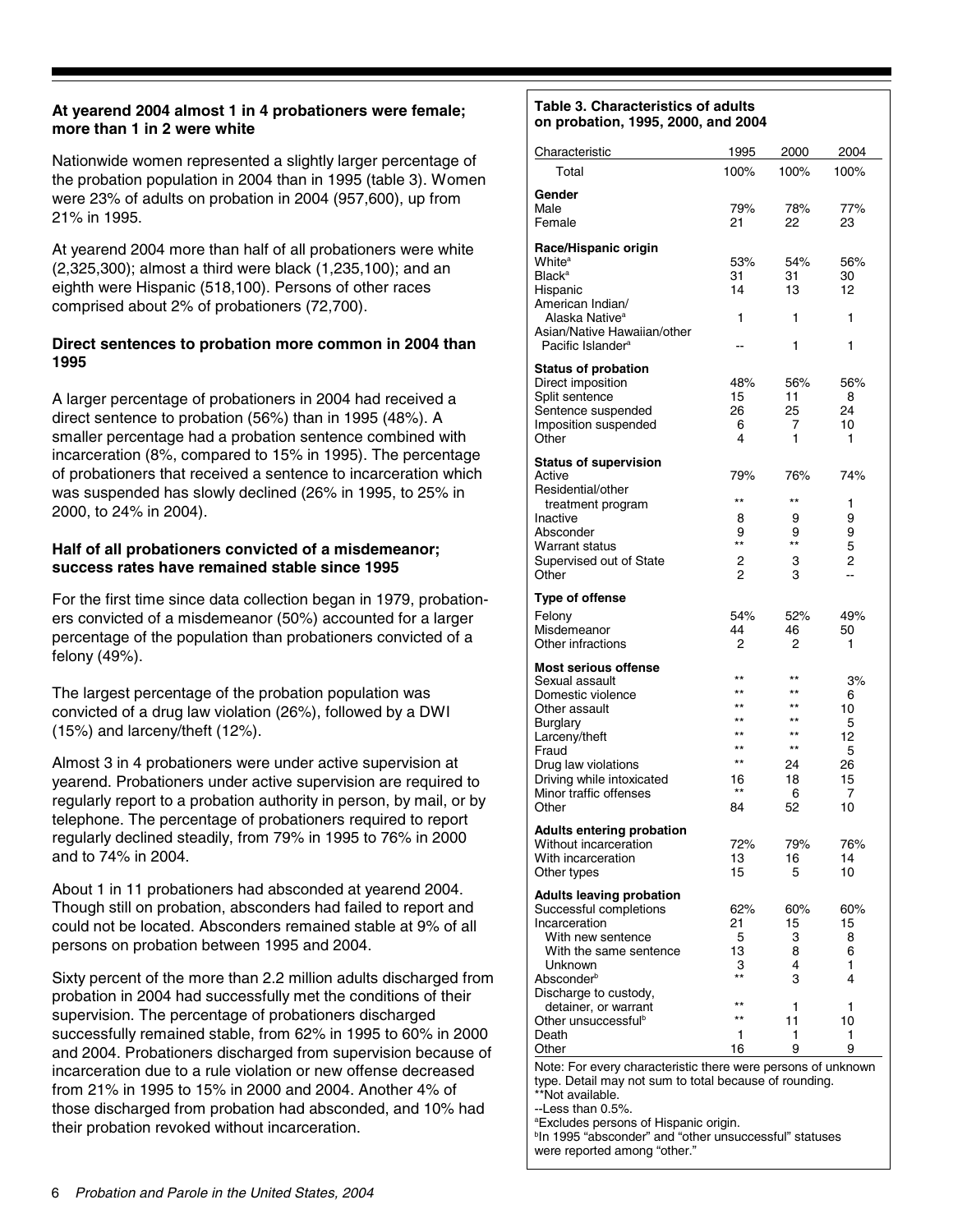| Table 4. Adults on parole, 2004                                   |                                 |                   |                      |                                                                     |                            |                                                                    |
|-------------------------------------------------------------------|---------------------------------|-------------------|----------------------|---------------------------------------------------------------------|----------------------------|--------------------------------------------------------------------|
| Region<br>and jurisdiction                                        | Parole<br>population,<br>1/1/04 | 2004<br>Entries   | Exits                | Parole<br>population,<br>12/31/04                                   | Percent<br>change,<br>2004 | Number on<br>parole per<br>100,000 adult<br>residents,<br>12/31/04 |
| U.S. total <sup>a</sup>                                           | 745,125                         | 503,200           | 483,000              | 765,355                                                             | 2.7%                       | 347                                                                |
| Federal                                                           | 86,567                          | 37,712            | 34,149               | 89,821                                                              | 3.8%                       | 41                                                                 |
| State (reported)                                                  | 685,745                         | 450,632           | 434,642              | 675,534                                                             | Щ,                         | -−                                                                 |
| State (estimated) <sup>a</sup>                                    | 658,558                         | 465,500           | 448,800              | 675,534                                                             | 2.6%                       | 307                                                                |
| Northeast <sup>a,b</sup>                                          | 152,488                         | 69,100            | 66,800               | 154,819                                                             | 1.5%                       | 371                                                                |
| Connecticut                                                       | 2,343                           | 2,857             | 2.648                | 2,552                                                               | 8.9                        | 96                                                                 |
| Maine                                                             | 32                              | 0                 | 0                    | 32                                                                  | 0.0                        | 3                                                                  |
| Massachusetts<br>New Hampshire <sup>c</sup>                       | 3,597<br>1,199                  | 4,862<br>766      | 4,605<br>753         | 3,854<br>1,212                                                      | 7.1<br>1.1                 | 78<br>122                                                          |
| New Jersey                                                        | 13,248                          | 11,030            | 10,098               | 14,180                                                              | 7.0                        | 217                                                                |
| New York                                                          | 55,853                          | 23,715            | 25,044               | 54,524                                                              | -2.4                       | 372                                                                |
| Pennsylvania <sup>a,d</sup>                                       | 102,244                         | 10,083            | 8,665                | 77,175                                                              | ÷÷                         | 806                                                                |
| Rhode Island<br>Vermont                                           | 363<br>796                      | 403<br>546        | 398<br>420           | 368<br>922                                                          | 1.4<br>15.8                | 44<br>190                                                          |
|                                                                   |                                 |                   |                      |                                                                     |                            |                                                                    |
| <b>Midwest</b><br>Illinois                                        | 122,678<br>35,008               | 101,898<br>35,260 | 96,736<br>35,991     | 127,840<br>34,277                                                   | 4.2%<br>$-2.1$             | 258<br>362                                                         |
| Indiana                                                           | 7,019                           | 7,028             | 6,548                | 7,499                                                               | 6.8                        | 162                                                                |
| lowa <sup>e</sup>                                                 | 2,974                           | 2,839             | 2,496                | 3,317                                                               | 11.5                       | 146                                                                |
| Kansas <sup>e</sup>                                               | 4,145                           | 4,542             | 4,162                | 4,525                                                               | 9.2                        | 221                                                                |
| Michigan                                                          | 20,233                          | 11,330            | 10,639<br>4,494      | 20,924                                                              | 3.4<br>7.7                 | 276<br>100                                                         |
| Minnesota<br>Missouri <sup>c</sup>                                | 3,596<br>15,830                 | 4,770<br>13,299   | 11,729               | 3,872<br>17,400                                                     | 9.9                        | 398                                                                |
| Nebraska                                                          | 648                             | 1,112             | 955                  | 805                                                                 | 24.2                       | 61                                                                 |
| North Dakota                                                      | 225                             | 650               | 636                  | 239                                                                 | 6.2                        | 48                                                                 |
| Ohio                                                              | 18,427                          | 11,724            | 11,269               | 18,882                                                              | 2.5                        | 218                                                                |
| South Dakota<br>Wisconsin                                         | 1,944<br>12,629                 | 1,865<br>7,479    | 1,592<br>6,225       | 2,217<br>13,883                                                     | 14.0<br>9.9                | 382<br>330                                                         |
| South                                                             | 224,995                         | 106,059           | 98,779               | 231,994                                                             | 3.1%                       | 305                                                                |
| Alabama <sup>c</sup>                                              | 6,950                           | 3,999             | 3,204                | 7,745                                                               | 11.4                       | 225                                                                |
| Arkansas                                                          | 13,180                          | 7,182             | 5,518                | 14,844                                                              | 12.6                       | 715                                                                |
| Delaware                                                          | 529                             | 269               | 259                  | 539                                                                 | 1.9                        | 85                                                                 |
| District of Columbia <sup>c</sup><br>Florida                      | 4,861                           | 2,203             | 1,746                | 5,318                                                               | 9.4<br>-4.1                | 1,198<br>36                                                        |
| Georgia                                                           | 5,098<br>21,161                 | 5,540<br>13,178   | 5,750<br>10,995      | 4,888<br>23,344                                                     | 10.3                       | 359                                                                |
| Kentucky <sup>e</sup>                                             | 7,744                           | 4,083             | 3,821                | 8,006                                                               | 3.4                        | 253                                                                |
| Louisiana                                                         | 23,743                          | 13,517            | 12,873               | 24,387                                                              | 2.7                        | 728                                                                |
| Maryland                                                          | 13,742                          | 8,145             | 7,536                | 14,351                                                              | 4.4                        | 345                                                                |
| Mississippi<br>North Carolina                                     | 1,816<br>2,677                  | 1,056<br>3,411    | 893<br>3,206         | 1,979<br>2,882                                                      | 9.0<br>7.7                 | 92<br>45                                                           |
| Oklahoma <sup>c</sup>                                             | 4,047                           | 1,926             | 1,644                | 4,329                                                               | 7.0                        | 163                                                                |
| South Carolina                                                    | 3,242                           | 1,313             | 1,263                | 3,292                                                               | 1.5                        | 104                                                                |
| <b>Tennessee</b>                                                  | 7,957                           | 3,394             | 2,660                | 8,410                                                               | 5.7                        | 186                                                                |
| Texas <sup>c</sup><br>Virginia <sup>c</sup>                       | 102,271<br>4,834                | 33,463<br>2,601   | 33,662<br>3,043      | 102,072<br>4,392                                                    | -0.2<br>$-9.1$             | 629<br>78                                                          |
| West Virginia                                                     | 1,143                           | 779               | 706                  | 1,216                                                               | 6.4                        | 85                                                                 |
| West                                                              | 158,397                         | 188,413           | 186,496              | 160,881                                                             | 1.6%                       | 324                                                                |
| Alaska <sup>e</sup>                                               | 927                             | 630               | 606                  | 951                                                                 | 2.6                        | 204                                                                |
| Arizona                                                           | 5,367                           | 8,211             | 7,907                | 5,671                                                               | 5.7                        | 135                                                                |
| California <sup>e</sup>                                           | 110,338                         | 154,402<br>6,094  | 155,046              | 110,261                                                             | $-0.1$<br>12.6             | 419                                                                |
| Colorado<br>Hawaii                                                | 6,559<br>2,240                  | 831               | 5,270<br>775         | 7,383<br>2,296                                                      | 2.5                        | 216<br>238                                                         |
| Idaho                                                             | 2,329                           | 1,578             | 1,537                | 2,370                                                               | 1.8                        | 232                                                                |
| Montana <sup>e</sup>                                              | 815                             | 648               | 653                  | 810                                                                 | $-0.6$                     | 113                                                                |
| Nevada                                                            | 4,126                           | 2,422             | 2,938                | 3,610                                                               | $-12.5$                    | 209                                                                |
| New Mexico<br>Oregon                                              | 2,328<br>19,456                 | 2,062<br>8,919    | 1,714<br>7,517       | 2,676<br>20,858                                                     | 14.9<br>7.2                | 190<br>761                                                         |
| Utah                                                              | 3,229                           | 2,289             | 2,206                | 3,312                                                               | 2.6                        | 201                                                                |
| Washington <sup>c</sup>                                           | 105                             | 48                | 33                   | 120                                                                 | 14.3                       | 3                                                                  |
| Wyoming                                                           | 578                             | 279               | 294                  | 563                                                                 | $-2.6$                     | 145                                                                |
| Note: Because of incomplete data, the                             |                                 |                   |                      |                                                                     |                            | (22,800) were estimated to include county counts.                  |
| December 31, 2004 total does not equal the                        |                                 |                   |                      | <b>Data for entries and exits were estimated</b>                    |                            |                                                                    |
| January 1 total, plus entries, minus exits.<br>-- Not calculated. |                                 |                   |                      | for nonreporting agencies.<br><sup>c</sup> All data were estimated. |                            |                                                                    |
| <sup>a</sup> Due to a change in reporting, January 1,             |                                 |                   |                      | <sup>d</sup> Reported data for entries and exits include            |                            |                                                                    |
| 2004 county counts for Pennsylvania were                          |                                 |                   | only State parolees. |                                                                     |                            |                                                                    |
| estimated. The comparable total was 75,057.                       |                                 |                   |                      | <sup>e</sup> Excludes parolees in one of the following              |                            |                                                                    |

Total entries (24,900) and exits

categories: absconder, out of State, or inactive.

#### **Growth in parole twice the average annual increase since 1995**

At the end of 2004 a total of 765,355 adult men and women were on parole (table 4). The population grew 20,230 during the year, or 2.7%, more than double the average annual increase of 1.3% since 1995. The growth in the parole population during 2004 was the second largest increase since 1995 (3.1% in 2003) (table 5).

At yearend 2004, 347 persons were under parole supervision per 100,000 adult residents, or 1 out of every 288 adults in the United States. Pennsylvania (806 per 100,000) was the State with the highest rate of parole supervision, while Washington and Maine had the lowest rates of supervision (3 per 100,000). Both the latter States abolished discretionary parole, in 1984 and 1975, respectively.

#### **Parole population increased in 39 States**

A total of 39 States had more adults on parole at the end of 2004 than at the beginning of the year. Double-digit increases were reported in 10 States. Nebraska (24%) was the only State to report an increase of over 20%.

A total of nine States reported a decrease in their parole population during 2004, with Nevada (13%) having the only double-digit decrease. One State, Maine, reported no change in the parole population during the year.

#### **Table 5. Change in the number of adults on parole, 1995-2004**

|                                          | Annual increase |         |  |  |
|------------------------------------------|-----------------|---------|--|--|
|                                          | Percent         |         |  |  |
| Year                                     | Number          | change  |  |  |
| 1995                                     | $-10,950$       | $-1.6%$ |  |  |
| 1996                                     | 312             | 0.0     |  |  |
| 1997                                     | 15.054          | 2.2     |  |  |
| 1998                                     | 1,598           | 0.2     |  |  |
| 1999                                     | 18,072          | 2.6     |  |  |
| 2000                                     | 9.441           | 1.3     |  |  |
| 2001                                     | 8.435           | 1.2     |  |  |
| 2002                                     | 18,601          | 2.5     |  |  |
| 2003                                     | 23.654          | 3.1     |  |  |
| 2004                                     | 20,230          | 2.7     |  |  |
| Total increase,<br>1995-2004             | 85,934          | 12.6%   |  |  |
| Average annual<br>increase,<br>1995-2004 | 9.548           | 1.3%    |  |  |
|                                          |                 |         |  |  |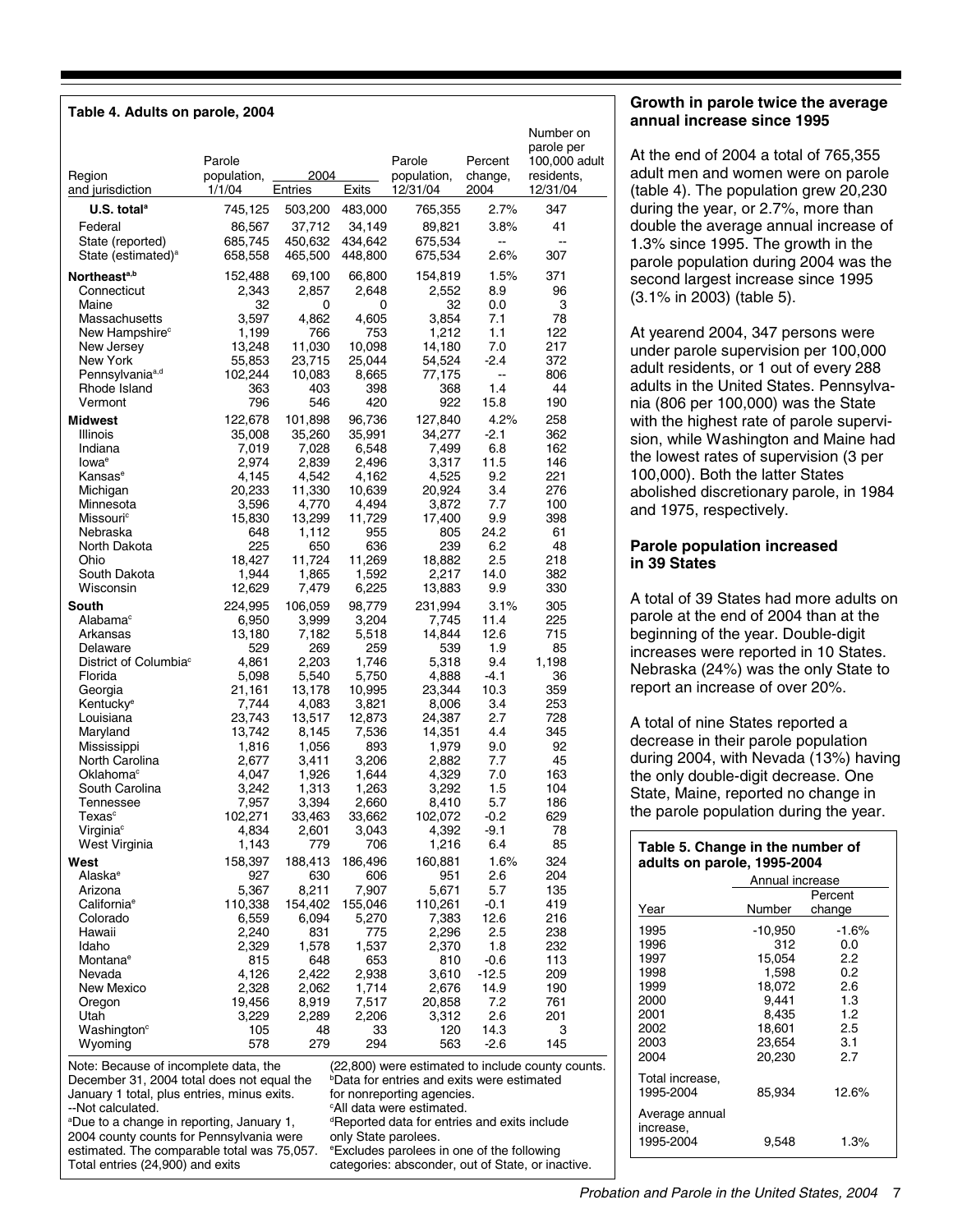#### **State parole population increasing after stability during the 1990's**

From 1980 to 1992 the State parole population increased from 196,800 to 618,700, or an average of 10% annually (figure 4). During the period from 1992 to 1998, the growth in the population slowed, increasing a total of 10,500, the equivalent of an average annual increase of nearly 0.3%. In the following period, 1998 to 2004, the State parole population added 46,300 additional parolees, the equivalent of a 1% increase annually.

#### **Growth in State parole linked to entries**

From 1980 to 1990 the number of entries to State parole supervision more than tripled from 113,400 to 349,000. State parole entries continued to rise during the 1990's (up an average of 2.4% annually), but were offset by an increase in parole discharges (up an average of 4.6% annually).

From 2000 to 2004 the number of State parole entries continued to exceed the number of exits, but both grew at a slower pace; entries grew 1.3% annually while exits grew 1.0%.



| Year<br>2000<br>2001                         | State<br>entries<br>441.600<br>445,600 | State<br>exits<br>432,200<br>439,100 |  |
|----------------------------------------------|----------------------------------------|--------------------------------------|--|
| 2002<br>2003<br>2004                         | 436.300<br>459,100<br>465.500          | 420,000<br>440,500<br>448.800        |  |
| Average annual<br>percent change,<br>2000-04 | 1.3%                                   | 1.0%                                 |  |

#### **Since 1980 discretionary releases to parole supervision have steadily declined**

As a percentage of all releases from State prison, discretionary releases by a parole board steadily declined from 55% in 1980 to 22% in 2003 (figure 5). From 1980 to 1995 mandatory parole releases increased (from 19% to 39%). These trends were consistent with the change in release policy occurring within many States after 1980, resulting in a shift away from discretionary releases in favor of determinate sentences and mandatory supervised release. (See *Trends in State Parole, 1990-2000*, October 2001, NCJ 184735.)

Compared to the increase during the 15-year period from 1980 to 1995, mandatory parole releases remained relatively stable from 1995 (39%) to 2003 (36%).

Releases from State prison due to expiration of sentence increased from 13% of all releases in 1990 to 21% in 2001. That type of release declined to 19% in 2003.

From 1995 to 2002 other conditional releases from State prison rose slightly (from 10% in 1995 to 12% in 2000). These releases include unspecified releases and releases to probation. In 2003 other conditional releases comprised nearly 15% of all releases from State prison.

#### **1 in 8 parolees were female**

At yearend 2004 women made up about 1 out of every 8 adults on parole (94,400) (table 6). Women (12%) represented a growing percentage of the parole population since 1995  $(10\%)$ .

From 1995 to 2004 black parolees decreased as a percentage of all parolees (45% down to 41%). During this same period, the percentage of parolees who were white steadily increased (34% in 1995, 38% in 2000, and 40% in 2004). Almost 1 in 5 parolees were Hispanic (136,500). About 2% of parolees were of other races (11,700).



*Figure 5*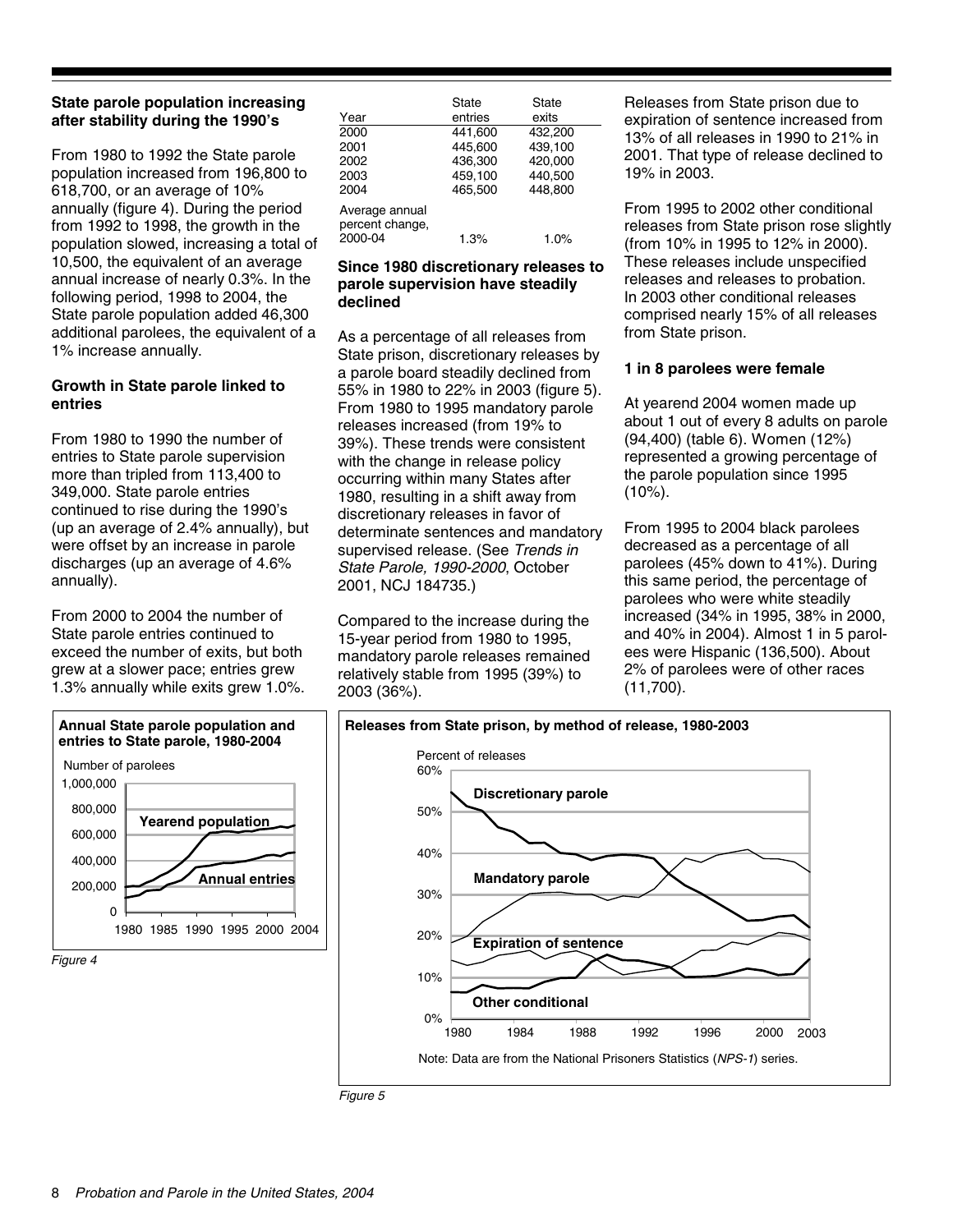| Table 6. Characteristics of adults |  |
|------------------------------------|--|
| on parole, 1995, 2000, and 2004    |  |

| υιι μαινι <del>ο</del> ,<br>1999, ZUUU, AHU ZUU4                                                                      |                                                          |                                                                       |                                   |  |
|-----------------------------------------------------------------------------------------------------------------------|----------------------------------------------------------|-----------------------------------------------------------------------|-----------------------------------|--|
| Characteristic                                                                                                        | 1995                                                     | 2000                                                                  | 2004                              |  |
| Total                                                                                                                 | 100%                                                     | 100%                                                                  | 100%                              |  |
| Gender<br>Male<br>Female                                                                                              | 90%<br>10                                                | 88%<br>12                                                             | 88%<br>12                         |  |
| Race/Hispanic origin<br>White <sup>a</sup><br><b>Black<sup>a</sup></b><br>Hispanic<br>American Indian/                | 34%<br>45<br>21                                          | 38%<br>40<br>21                                                       | 40%<br>41<br>18                   |  |
| Alaska Native <sup>a</sup><br>Asian/Native Hawaiian/<br>other Pacific Islander <sup>a</sup>                           | 1                                                        | 1                                                                     | 1<br>1                            |  |
| <b>Status of supervision</b><br>Active<br>Inactive<br>Absconder<br>Supervised out of State<br>Other                   | 78%<br>11<br>6<br>4<br>--                                | 83%<br>4<br>7<br>5<br>1                                               | 85%<br>3<br>7<br>4<br>1           |  |
| Sentence length<br>Less than 1 year<br>1 year or more                                                                 | 6%<br>94                                                 | 3%<br>97                                                              | 5%<br>95                          |  |
| <b>Type of offense</b><br>Violent<br>Property<br>Drug<br>Other                                                        | $\star\star$<br>$\star\star$<br>$\star\star$<br>**       | $^{\star\star}$<br>$^{\star\star}$<br>$^{\star\star}$<br>$\star\star$ | 24%<br>26<br>38<br>12             |  |
| <b>Adults entering parole</b><br>Discretionary parole<br>Mandatory parole<br>Reinstatement<br>Other                   | 50%<br>45<br>4<br>2                                      | 37%<br>54<br>6<br>2                                                   | 31%<br>52<br>8<br>9               |  |
| <b>Adults leaving parole</b><br>Successful completion<br>Returned to                                                  | 45%                                                      | 43%                                                                   | 46%                               |  |
| incarceration<br>With new sentence                                                                                    | 41<br>12                                                 | 42<br>11                                                              | 39<br>12                          |  |
| With revocation<br>pending<br>Other<br>Absconder <sup>b</sup><br>Other unsuccessfulb<br>Transferred<br>Death<br>Other | 18<br>11<br>$\star\star$<br>$\star\star$<br>2<br>1<br>10 | 30<br>1<br>9<br>2<br>1<br>1<br>$\overline{2}$                         | 26<br>1<br>10<br>2<br>1<br>1<br>1 |  |
| Note: For every characteristic there were<br>persons of unknown status or type. Detail                                |                                                          |                                                                       |                                   |  |

may not sum to total because of rounding. \*\*Not available.

--Less than 0.5%.

a Excludes persons of Hispanic origin.

b In 1995 "absconder" and "other unsuccessful" statuses were reported among "other."

#### **More than 8 in 10 parolees were under active supervision**

Active supervision requires parolees to regularly report to a parole authority in person, by mail, or by telephone. This type of supervision steadily increased as a percentage of all parolees from 78% in 1995, to 83% in 2000, to 85% in 2004. Parolees on inactive status, excluded from regular reporting but still on parole, decreased as a percentage of all parolees, from 11% in 1995 to 3% in 2004. Another 7% of all parolees in 2004 had absconded, 4% were supervised out of State, and 1% were supervised through some other type of status.

#### **About 4 in 10 parolees served a sentence for a drug offense**

About 95% of all parolees had been sentenced to 1 year or more in State or Federal prison at yearend 2004. The largest percentage of parolees had been convicted of a drug offense (38%), followed by a property offense (26%) and a violent offense (24%). Another 12% of parolees had been convicted of other offenses, such as public order violations.

#### **Rates of success for parolees have remained stable since 1995**

As a percentage of all discharges, parolees who successfully met the conditions of their supervision have remained nearly stable between 1995 (45%) and 2004 (46%) (figure 6). During this period the success rates for parolees were consistently lower than the success rates for probationers (62% in 1995 and 60% in 2004).



#### *Figure 6*

Since 1995 the total estimated number of parolees discharged from supervision increased from 391,300 to 483,000 in 2004. During this time, the number of successful exits increased from 176,300 in 1995 to 223,400 in 2004.

#### Estimated exits

| Luunatud untu<br>from parole          | 1995    | 2004    |  |  |  |
|---------------------------------------|---------|---------|--|--|--|
| Total                                 | 391,300 | 483,000 |  |  |  |
| Successful                            | 176,300 | 223,400 |  |  |  |
| Returned to                           |         |         |  |  |  |
| incarceration                         | 160.000 | 187.000 |  |  |  |
| Transferred                           | 9.800   | 5,400   |  |  |  |
| Death                                 | 4.400   | 4,700   |  |  |  |
| Other <sup>a</sup>                    | 40.800  | 62,400  |  |  |  |
| Note: Datail may not cum to total duo |         |         |  |  |  |

Note: Detail may not sum to total due to rounding. a Includes "absconder" and "other

unsuccessful" exits.

In 2004, 187,000 parolees were discharged from supervision and returned to incarceration because of a rule violation or new offense, up from 160,000 in 1995. Despite the increase in the number of parolees returned to incarceration, the percentage of all exits resulting from re-incarceration have remained nearly stable between 1995 and 2004 (41% and 39%, respectively).